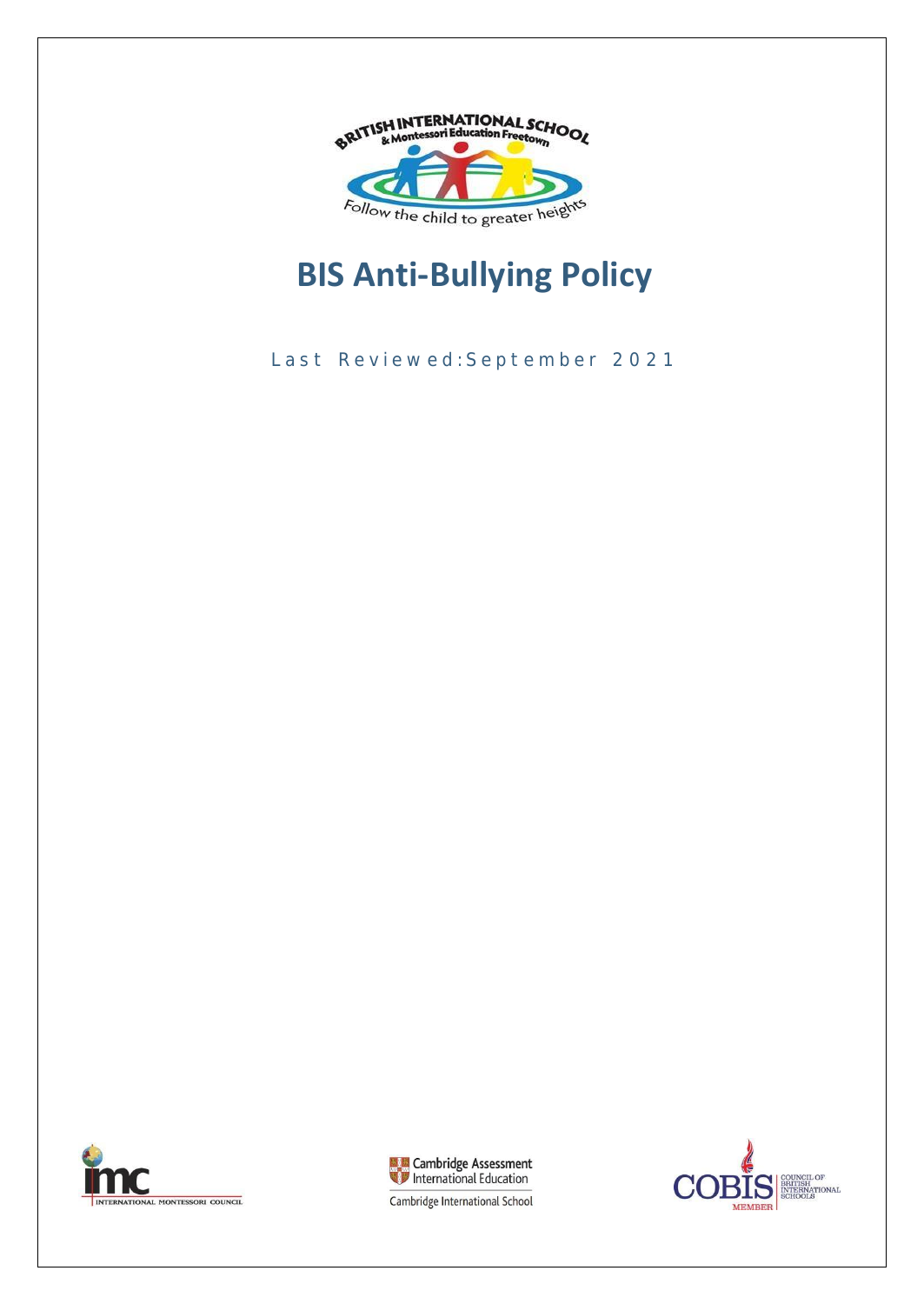# BIS ANTI-BULLYING POLICY

## INTRODUCTION AND SCOPE

The British International School and Montessori Education, Freetown is committed to providing a caring, friendly and safe environment for all students so they can learn in a relaxed and secure atmosphere. Bullying of any kind is unacceptable at the school. If bullying does occur, all students should be able to raise this and know that incidents will be dealt with promptly and effectively.

#### What is bullying?

UK guidance defines bullying as actions that are meant to be hurtful, and which happen on a regular basis. BIS understands bullying to be direct (either physical or verbal) or indirect (for example, being ignored or not spoken to). It is also understood to be the use of aggression or unkind behaviour with the intention of hurting another person on several occasions over a period of time. It results in pain and distress to the victim.

#### BIS recognises three main types of bullying:

- physical (e.g. hitting, kicking, theft)
- verbal (e.g. name calling, racist remarks *-* this may also be via cell phone or email)
- indirect (e.g. spreading rumours, excluding someone from social groups)

Students who are being bullied may show changes in behaviour, such as becoming shy and nervous, feigning illness, taking unusual absences or clinging to adults. There may be evidence of changes in work patterns, lacking concentration or truanting from school.

For information about the school's approach to *cyber-bullying*, please refer to the BIS Digital use policy and guidelines.

All BIS students are encouraged to report bullying to a member of staff or to any responsible, trusted adult.

# What Bullying is Not

Many distressing behaviours are not examples of bullying even though they are unpleasant and often require teacher intervention and management. At BIS it is recognised that there are three socially unpleasant situations that are often confused with bullying:

#### • Mutual conflict

In mutual conflict situations, there is an argument or disagreement between students but not an imbalance of power. Both parties are upset and usually both want a resolution to the problem. However, unresolved mutual conflict sometimes develops into a bullying situation with one person becoming targeted repeatedly for 'retaliation' in a one-sided way.

• Social rejection or dislike

Unless the social rejection is directed towards someone specific and involves deliberate and repeated attempts to cause distress, exclude or create dislike by others, it is not bullying.

• Single episode acts of nastiness or meanness, or random acts of aggression or intimidation Single episodes of nastiness or physical aggression are not the same as bullying. If a student is verbally abused or pushed on one occasion they are not being bullied.